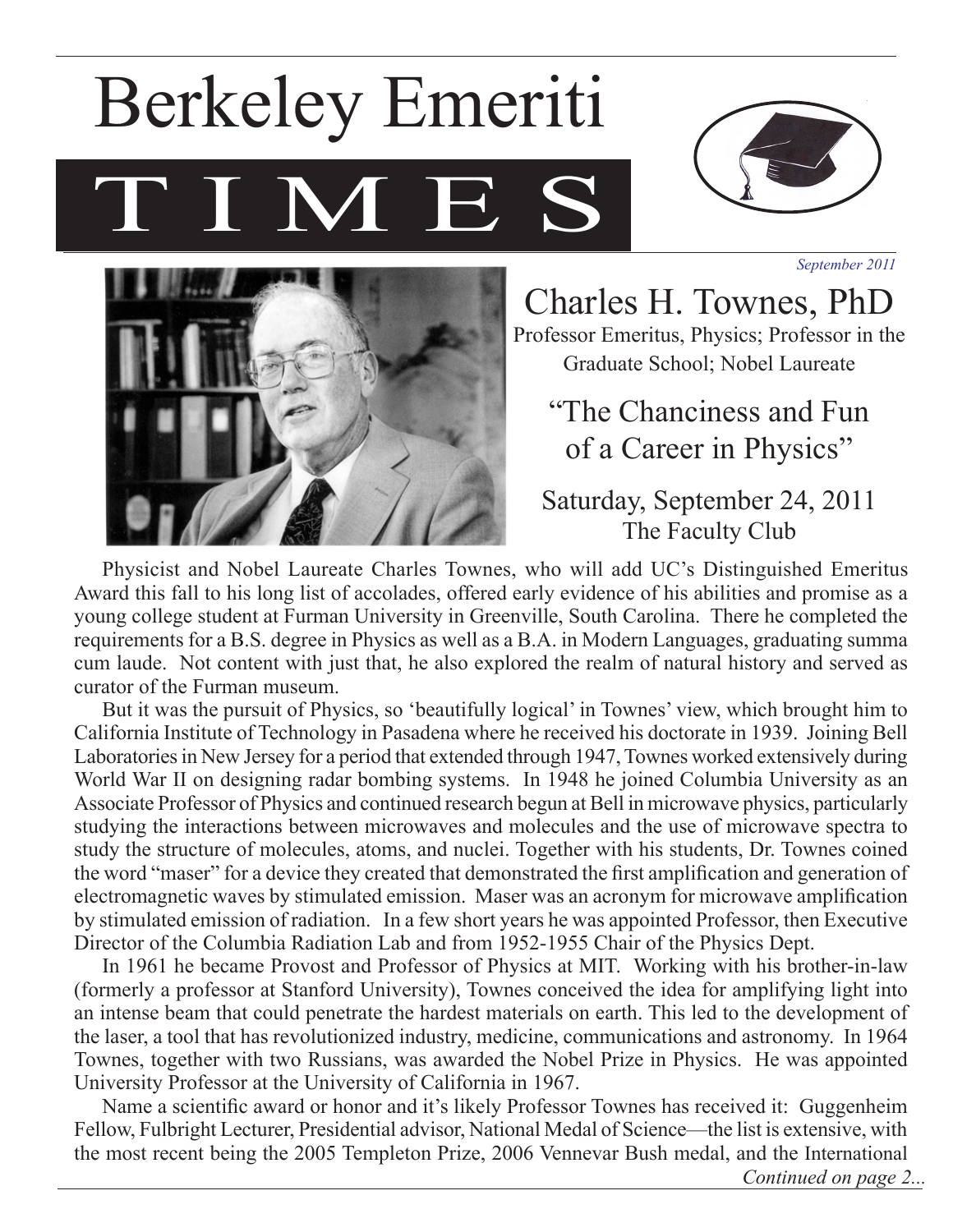### UCB EMERITI ASSOCIATION EXECUTIVE COMMITTEE 2011-2012

President Edwin M. Epstein

First Vice President Caroline Kane

Second Vice President Patricia Cross

> Treasurer George Goldman

Secretary Barbara Davis

Berkeley Emeriti Times Editor Joan Trezek

> Members at Large Richard Herr Jack Kirsch Calvin Moore Karl Pister

CUCEA Representative Edwin M. Epstein

Past UCBEA Presidents Roger Glassey Dick Malkin Louise Taylor Larry Waldron

> **Stewards** Sue Cork Joan Glassey Mary Mortimer

Mailing Address UC Berkeley Emeriti Association 1925 Walnut Street # 1550 Berkeley, CA 94720-1550

UCB Retirement Center Patrick Cullinane, Director Summer Scanlan, Office Manager

| Office    | <b>UCB Retirement Center</b> |
|-----------|------------------------------|
| Telephone | 510/642-5461                 |
| Fax       | 510/643-1460                 |
| Web site  | thecenter.berkeley.edu       |
| Email     | emeriti@berkeley.edu         |



#### **Volume 21, Number 1**

Published before each meeting of the UC Berkeley Emeriti Association: To provide closer networking for members with: meeting announcements, meeting reviews, executive committee actions, pertinent campus news, and to reach out to members who cannot attend the meetings. Editor: Joan Trezek Phone: 925/286.5745 Email: joan@trezekpublicrelations.com

# **Chanciness and Fun, continued...**

Leonardo Award (2009) from the Russian Embassy for contributions to the development of physics and the creation of laser technology.

When asked six years ago as he approached his 90th birthday the secret to a long life, Townes replied, "Good luck is one, but also just having a good time. I come in on Saturdays, and I work evenings both at my desk and in the lab. But I think I'm just having a good time doing physics and science. I'd say the secret has been being able to do things that I like, and keeping active." Wise words from a wise man.

## **50 years post-laser**

In an article published (Jan.19, 2010) in the UCB News Center, "Charles Townes honored during celebration of laser's 50th birthday," writer Robert Sanders asks

What would life be like without the laser? No DVDs, no precision laser surgery, no high-speed optical communication, no laser light shows over the pyramids at Giza.

He goes on to say we have to thank Charles Townes because 50 (now 51) years ago the first working laser was built to Townes's specifications, launching the fields of quantum electronics and photonics. Last year's celebratory event, kicked off with a LaserFest exhibit at the Lawrence Hall of Science, highlighted the impact of the early maser-laser work. Sanders points out that entire fields have developed around the laser, which plays an essential role in the fields of astronomy, chemistry, physics and biology. He adds that since 1964 when Townes received his Prize, more than a dozen Nobel Prizes have been awarded for work done with lasers. "Lasers have been incorporated in consumer electronics, telecommunications equipment, surveying equipment and printers, dentistry and corrective eye surgery, light shows and laser pointers."

# **Berkeley and the Nobel Prize: Some context**

A newcomer to the UC Berkeley campus might notice a sign designating a parking space for "Nobel Laureate". One might be tempted to think the space was reserved for one individual. A little online research, however, indicates that Berkeley has had 21 Nobel Laureates in its history of research and discovery, beginning with physicist Ernest Lawrence in 1939 for his discovery of the cyclotron. Including Charles Townes, eight Berkeley professors have been awarded the Nobel in physics—the most recent of whom are Steven Chu, 1997, now Secretary of Energy in the Obama administration and George Smoot, 2006. Given that more than 100 Nobel Prizes in Physics have been awarded since 1901, eight awarded to Berkeley professors is notable.

Other UC Berkeley Nobel Laureates represent a wide range of scholarship in economics, chemistry, molecular and cell biology, and Slavic language/literature. In addition 25 alumni have been awarded the Nobel Prize.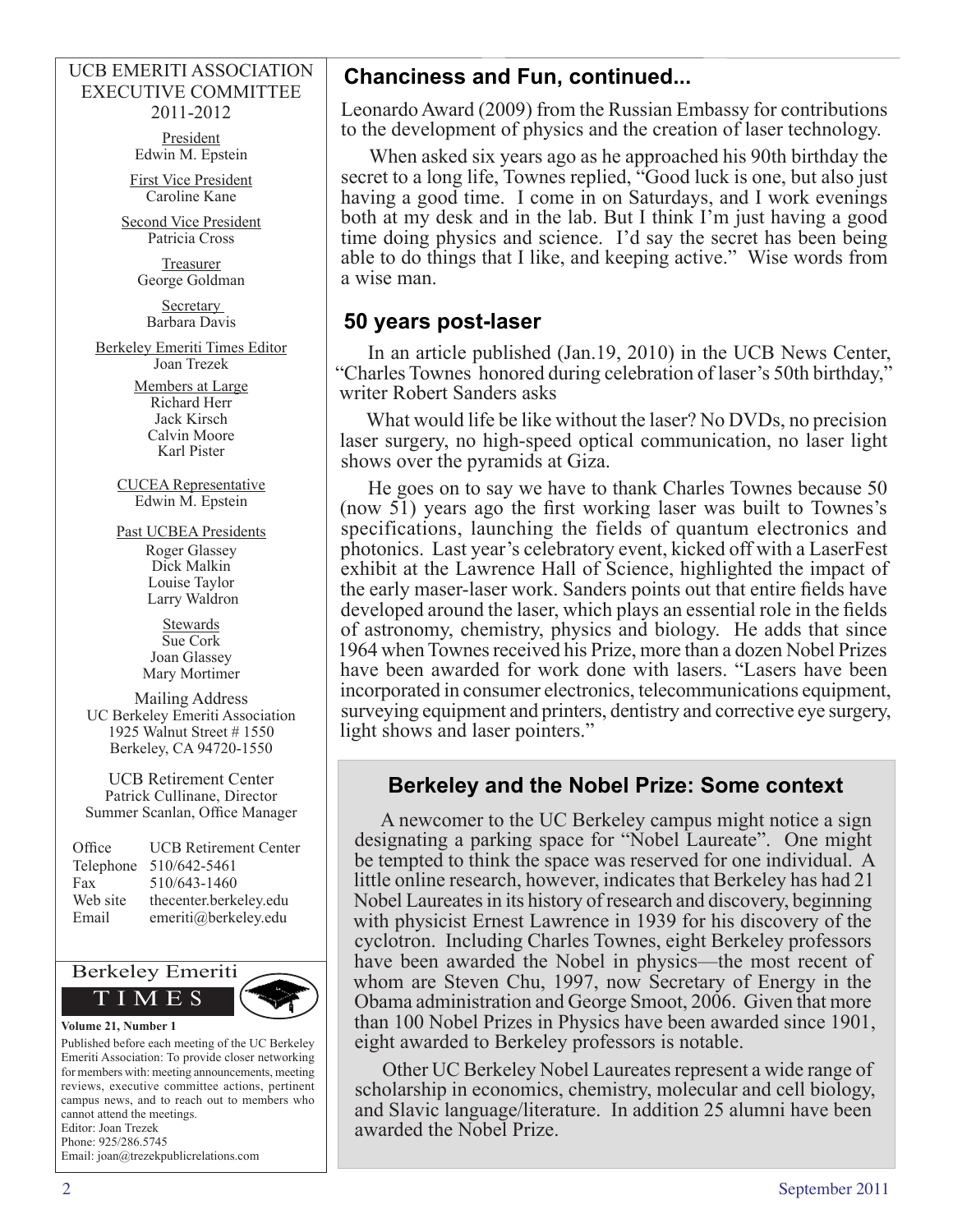## **President's Message**

Dear Colleagues,

I am honored to write to you as the president of the UC Berkeley Emeriti Association for 2011- 2012. Before discussing UCBEA priorities, I wish to express thanks to my predecessor, Roger Glassey, who provided exemplary leadership to the association during his presidency (2009-2011). He serves as a model for me.

This promises to be an exciting year for UCBEA. We have an excellent array of speakers for our five Saturday luncheons, beginning with Professor Charles H. Townes, Nobel Laureate, who will receive the annual Distinguished Emeritus Award. Other speakers include Professors Paula Fass (History), Kenneth Goldberg (IEOR and New Media Center) and Charles Henry (African American Studies). Our final speaker will be announced shortly. We will continue to send your Emeriti Times five times a year with useful information and interesting features.

In addition to our traditional activities, we have **two particular priorities** for the forthcoming year. First, the Association is initiating a **mentorship program** focusing on two important campus communities: undergraduate students who are the first in their families to attend college/university and junior/new faculty members at Berkeley. With the wisdom and experience Emeriti faculty possess, Emeriti can assist the adjustment of members of both constituencies to the Berkeley environment. We are still in need of volunteers and strongly encourage your involvement (see p. 4). Please contact me or the Retirement Center to participate.

A second priority will be **enlarging our membership.** The more members we have enhances our ability to advocate on matters of particular concern for retirees such as health care, housing, parking, and medical insurance. Moreover, the Association's sole income source is membership dues. We do not receive any financial support from the campus. Our expanded activities require additional revenue. Finally, the larger the membership, the more diverse our community will be with opportunities to make new friendships.

I look forward to being your representative in campus and system-wide Emeriti-related matters. Please feel free to contact me if I can be of assistance to you: eepstein@berkeley.edu, 510/527-7379 (home) and 510/502-2376 (cell).

With personal good wishes,

*Ed Epstein, President, UCBEA*

# **Ask Fidelity**

## *I just retired a couple of months ago. How often should I check my account?*

Regular check-ins can be important in maintaining your retirement strategy and making your money last. Every 6 months, review your account to make sure your portfolio matches your current situation and rebalance, when necessary, as your asset allocation may change due to market fluctuations. For more information on how to manage your UC Retirement Savings Plans in retirement, go to www. ucfocusonyourfuture.com > Retired from UC?

## *Do I need to do anything different with my investments now that I am retired?*

Yes, it is especially important to make sure your portfolio is allocated properly to match your needs and risk. Asset allocation is the process of spreading your investments among different asset classes: stocks, bonds, and short-term investments (such as cash). Since different asset classes react to changing market conditions in different ways, appropriate asset allocation can help you maintain confidence through economic ups and downs and even increase your potential for better returns over time. Remember- neither diversification nor asset allocation ensures a profit or guarantees against loss.

In determining the right asset allocation strategy for you, consider your unique financial situation, comfort with investment risk and flexibility, retirement goals and time frame .

In retirement, you may want to gradually shift toward more conservative investments, such as bond or money market funds. A conservative mix focuses more on the preservation of your money, but should not exclude stocks or stock funds (since growth will still be important – particularly during your earlier retirement years). With your retirement likely to span thirty years or so, you'll want to find a balance between growth and preservation.

## **Fidelity Investments: Preserving your Savings for Future Generations Wednesday, October 12, 2pm-3:30pm**

This class will help you understand key tools for estate planning. You'll also learn about strategies for gifting and insurance replacement. See what you need to consider when you're designating your beneficiaries, and acquire tools and resources that can help you take the next step. Advance registration required; contact the Center at ucbrc@berkeley.edu or 510/642-5461 to register.